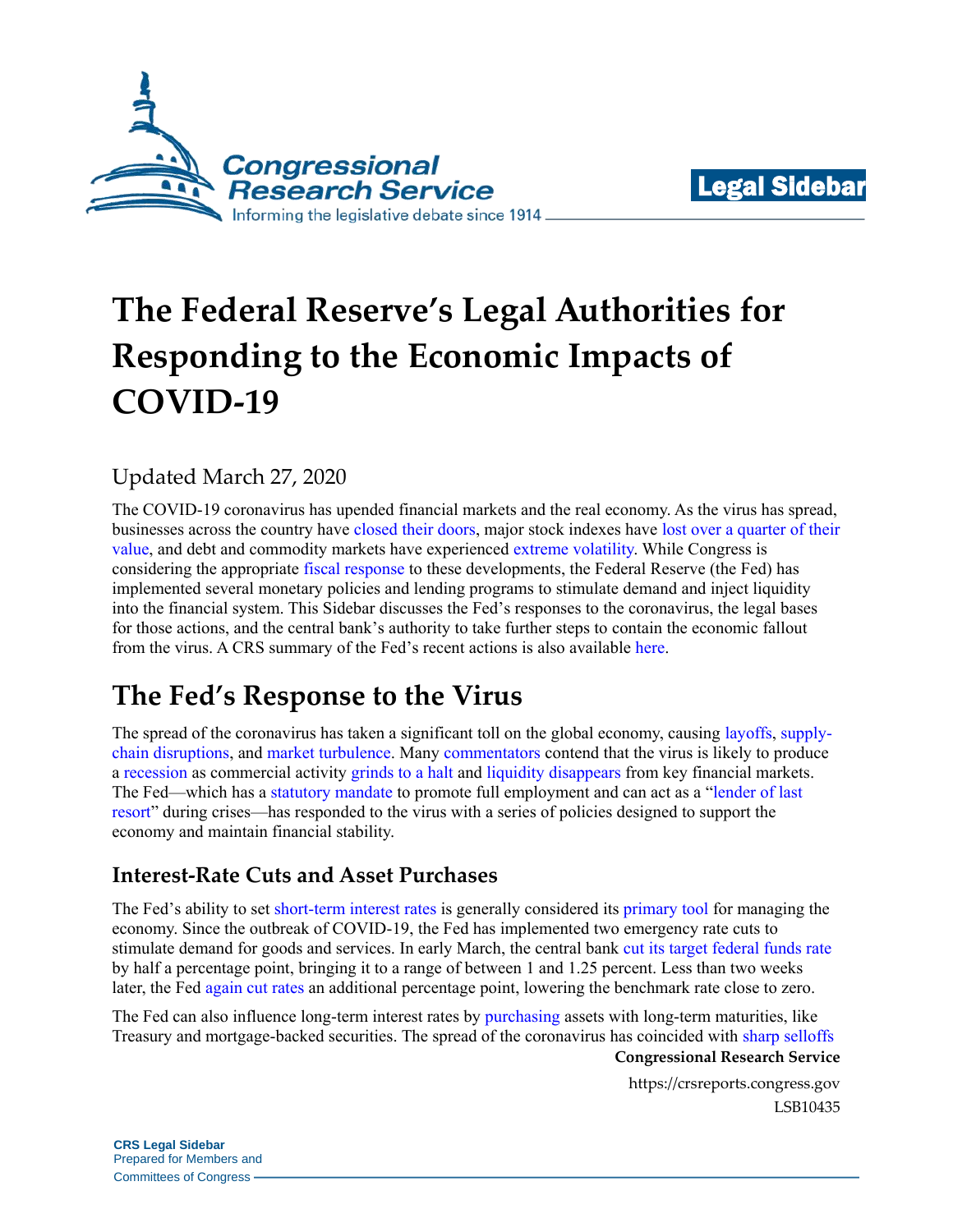of these traditionally safe assets, raising their [yields](https://www.investopedia.com/terms/y/yield.asp) and threatening to inhibit the Fed's efforts to loosen credit conditions. To bring down long-term interest rates and [improve liquidity](https://finance.yahoo.com/news/treasury-liquidity-dries-fed-makes-173836389.html) in these markets, the Fed has [announced](https://www.federalreserve.gov/newsevents/pressreleases/monetary20200323b.htm) plans to purchase as many Treasury and mortgage-backed securities as necessary to implement its monetary-policy goals and smooth market functioning.

While the Fed has already dialed up these elements of its 2008-crisis playbook, it may have another option in its monetary-policy toolkit: following its peers in [Europe and Japan](https://www.bloomberg.com/quicktake/negative-interest-rates) by taking rates [negative.](https://www.nytimes.com/2019/09/11/business/economy/trump-fed-negative-interest-rates.html) The most straightforward way the Fed could implement negative rates would involve charging banks for holding excess reserves, which could encourage more lending. But the Fed's legal authority to adopt such a policy is not clearly established. Section 19(b)(12)(A) [of the Federal Reserve Act](https://www.federalreserve.gov/aboutthefed/section19.htm) allows the Fed to *pay* interest on banks' excess reserves, authorizing depository institutions to "receive earnings to be paid by the Federal Reserve." However, whether this authority includes the power to pay a *negative amount* is [unsettled.](https://www.brookings.edu/blog/ben-bernanke/2016/03/18/what-tools-does-the-fed-have-left-part-1-negative-interest-rates/)

Some commentators have [suggested](https://blogs.wsj.com/economics/2016/02/10/four-legal-questions-the-fed-would-face-if-it-decided-to-go-negative/) that the Fed could avoid this uncertainty by using its authority to levy fees, which arguably allows it to charge banks for the accounts they maintain with the Fed. But this option also faces potential legal difficulties. Under Section  $11A(c)(3)$  [of the Federal Reserve Act,](https://www.federalreserve.gov/paymentsystems/pfs_pricingpol.htm) the Fed's fees for services must reflect the long-run costs of providing those services. As a result, the Fed's power to implement negative rates using its fee-setting authority may be limited by the costs it incurs in providing banks with accounts.

Aside from these legal uncertainties, Fed [officials](https://www.cnbc.com/2020/03/15/powell-says-the-fed-doesnt-see-negative-rates-as-appropriate-policy-for-the-united-states.html) have [raised](https://www.cnbc.com/2020/03/17/feds-neel-kashkari-says-we-are-using-our-tools-aggressively.html) operational and policy objections to negative rates. But some observers—including former [Fed Chairman Ben Bernanke](https://www.cnbc.com/2020/01/06/ben-bernanke-the-fed-shouldnt-rule-out-using-negative-interest-rates.html) and [President](https://www.nytimes.com/2019/09/11/business/economy/trump-fed-negative-interest-rates.html)  [Trump—](https://www.nytimes.com/2019/09/11/business/economy/trump-fed-negative-interest-rates.html)view negative rates as a live option as the Fed reaches the [zero lower bound](https://www.brookings.edu/blog/ben-bernanke/2017/04/12/how-big-a-problem-is-the-zero-lower-bound-on-interest-rates/) and [exhausts](https://www.wsj.com/articles/federal-reserve-announces-major-expansion-of-market-supports-11584964844) other tools in its policy arsenal.

#### **Lender-of-Last-Resort Activities**

Besides its rate-setting authority, the Fed has certain powers to act as a ["lender of last resort"](https://www.federalreserve.gov/aboutthefed/files/pf_4.pdf#page=11) during crises. The Fed has deployed several of these authorities in response to the coronavirus.

*First*, the Fed has lowered the rate it charges at the ["discount window,"](https://www.federalreserve.gov/newsevents/pressreleases/monetary20200315b.htm) where banks can obtain short-term liquidity during a cash crunch. While many banks shunned discount-window borrowing during the 2008 crisis to avoid appearing weak, a [group of large banks](https://www.nytimes.com/2020/03/16/business/fed-discount-window.html) has already used the window during the coronavirus crisis to help eliminate this stigma. This effort may be working, as the Fed has [said](https://www.federalreserve.gov/newsevents/pressreleases/monetary20200319c.htm) it is "encouraged" by a "notable increase" in discount-window borrowing.

*Second*, the Fed has used its authority under [Section 14 of the Federal Reserve Act](https://www.federalreserve.gov/aboutthefed/section14.htm) to activate dollar swap [lines](https://www.federalreserve.gov/newsevents/pressreleases/monetary20200315c.htm) with certain foreign central banks. These swap lines [allow](https://www.economist.com/finance-and-economics/2020/03/21/the-dollar-is-in-high-demand-prone-to-dangerous-appreciation) foreign central banks to borrow U.S. dollars in exchange for their local currencies, which in turn enables them to lend dollars to banks within their jurisdictions that cannot borrow directly from the Fed. The Fed activated the swap lines in response to a [surge in the](https://www.marketwatch.com/story/why-a-disorderly-us-dollar-surge-is-being-blamed-for-adding-to-market-volatility-and-the-global-stock-selloff-2020-03-18) dollar against other major currencies, which threatened to tighten credit conditions both in the U.S. and abroad.

*Third*, the Fed has used its emergency-lending authority under [Section 13\(3\) of the Federal Reserve Act](https://www.federalreserve.gov/aboutthefed/section13.htm) to establish several liquidity facilities backstopping key financial markets. Under Section 13(3), the Fed can lend to non-banks in "unusual and exigent circumstances" with the Treasury Secretary's approval, as long as the relevant program has "broad-based eligibility" and the loans are secured to the Fed's satisfaction. When determining whether loans extended under Section 13(3) are adequately secured, Federal Reserve Banks [must](https://www.law.cornell.edu/cfr/text/12/201.4) ensure that the relevant collateral is sufficient "to ensure protection for the taxpayer."

Many of the Fed's Section 13(3) facilities involve loans to special-purpose vehicles (SPVs) that purchase certain categories of assets. The Treasury Department has taken an equity stake in several of these SPVs to limit the Fed's credit risk. The use of this SPV structure allows the Fed to finance the purchase of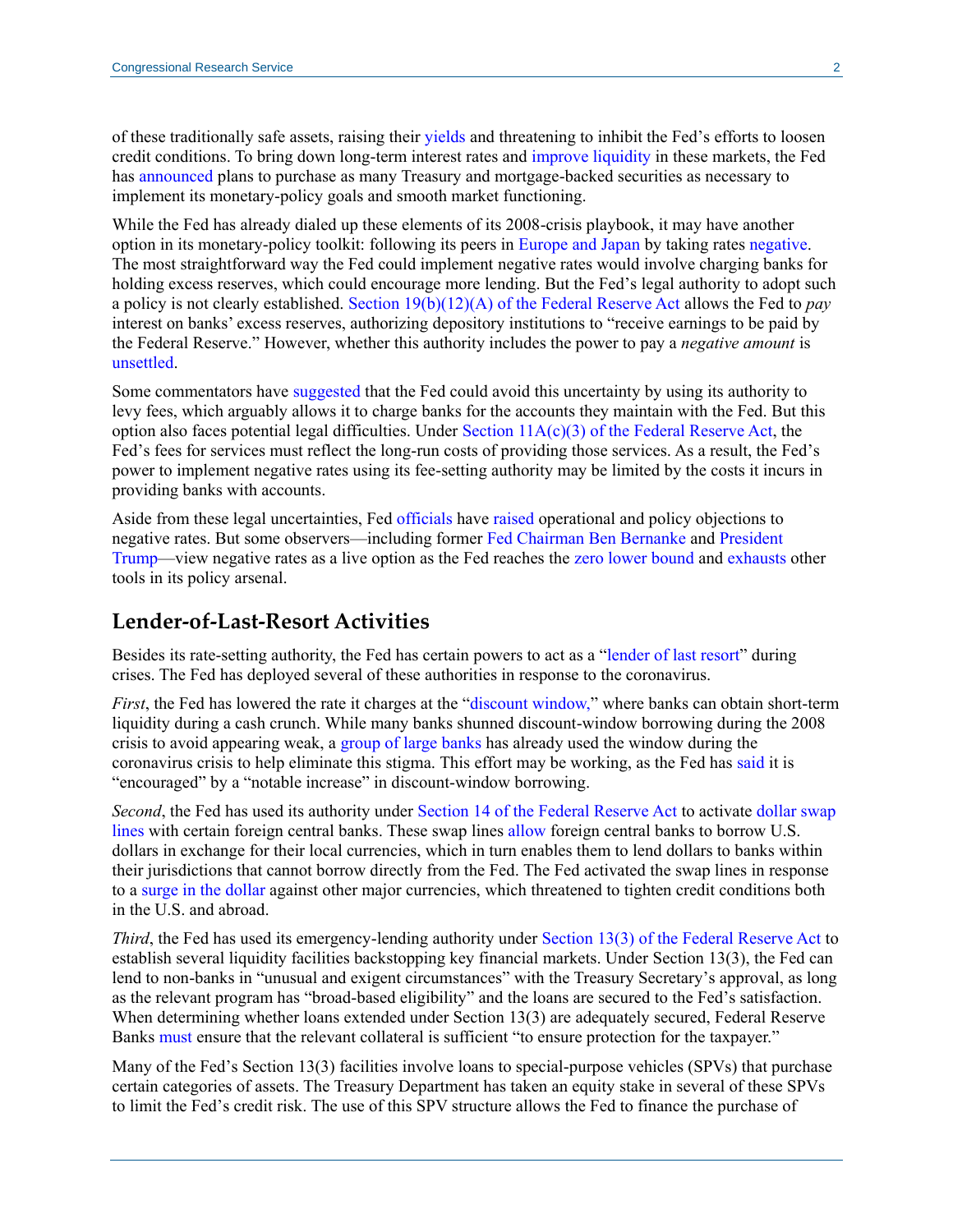certain assets—like corporate bonds—that it lacks the authority to buy directly. And the Treasury's equity stake in the SPVs presumably buttresses the argument that the programs comply with Section 13(3)'s requirement that emergency lending be adequately secured. As of the publication of this Sidebar, the Fed has established the following emergency liquidity facilities:

- The [Commercial Paper Funding Facility](https://www.federalreserve.gov/newsevents/pressreleases/files/monetary20200323b5.pdf) will create an SPV to purchase commercial paper—a form of unsecured short-term debt often used to finance payrolls, inventory, and accounts payable—from blue-chip companies and state and local governments. The Treasury Department has made a \$10 billion equity investment in the SPV using money from its Exchange Stabilization Fund (ESF), and the Federal Reserve Bank of New York (New York Fed) will lend the SPV additional funds.
- Under the [Primary Dealer Credit Facility,](https://www.federalreserve.gov/newsevents/pressreleases/files/monetary20200317b1.pdf) the New York Fed will offer short-term collateralized loans to [primary dealers—](https://www.newyorkfed.org/markets/primarydealers)the banks and broker-dealers authorized to trade government securities directly with the Fed, which play a critical role in financial intermediation.
- The [Money Market Mutual Fund Liquidity Facility](https://www.federalreserve.gov/newsevents/pressreleases/files/monetary20200323b4.pdf) will support money market mutual funds (MMFs)—a major source of short-term financing for companies and state and local governments. Under this facility, the Federal Reserve Bank of Boston will lend to financial institutions against certain collateral that they purchase from MMFs, encouraging those institutions to purchase assets from MMFs facing large [redemption](https://www.wsj.com/articles/why-the-fed-had-to-backstop-money-market-funds-again-11584788401)  [requests.](https://www.wsj.com/articles/why-the-fed-had-to-backstop-money-market-funds-again-11584788401)
- Th[e Term Asset-Backed Securities Loan Facility](https://www.federalreserve.gov/newsevents/pressreleases/files/monetary20200323b3.pdf) will create an SPV to purchase assetbacked securities collateralized by certain categories of consumer and small-business loans, including auto loans, student loans, credit-card receivables, and certain Small Business Administration loans. The Treasury Department has made a \$10 billion equity investment in the SPV using money from the ESF and the New York Fed will lend the SPV additional funds.
- The [Primary Market Corporate Credit Facility](https://www.federalreserve.gov/newsevents/pressreleases/files/monetary20200323b1.pdf) will create an SPV to purchase investmentgrade bonds and loans directly from eligible issuers. The Treasury Department has made a \$10 billion equity investment in the SPV using money from the ESF and the New York Fed will lend the SPV additional funds.
- The [Secondary Market Corporate Credit Facility](https://www.federalreserve.gov/newsevents/pressreleases/files/monetary20200323b2.pdf) will create an SPV to purchase investment-grade corporate debt in the secondary market. The Treasury Department has made a \$10 billion equity investment in the SPV using money from the ESF and the New York Fed will lend the SPV additional funds.

### **Regulatory Relief**

The Fed also has significant authority as a [bank regulator](https://www.federalreserve.gov/aboutthefed/files/pf_5.pdf) that it can use to supplement its monetarypolicy and lending activities. The central bank has used this power to respond to the coronavirus in three ways. *First*, the Fed has [lowered](https://www.federalreserve.gov/monetarypolicy/reservereq.htm) banks' reserve requirements—which dictate the minimum amount of cash that banks must hold relative to their liabilities—to zero. By reducing these requirements, the Fed will allow banks to lend more of their cash to businesses and consumers in need of credit. *Second*, the Fed has [encouraged](https://www.federalreserve.gov/newsevents/pressreleases/monetary20200315b.htm) banks to use their excess [capital](https://www.investopedia.com/terms/b/bank-capital.asp) and [liquidity](https://www.federalreserve.gov/faqs/cat_21427.htm) to lend to households and businesses affected by the coronavirus. *Third*, the Fed has joined other federal banking regulators in [announcing](https://www.federalreserve.gov/newsevents/pressreleases/files/bcreg20200322a1.pdf) that it will not automatically treat loan modifications to borrowers affected by the virus as "troubled debt restructurings"—an accounting category that can have significant implications for banks' regulatory compliance.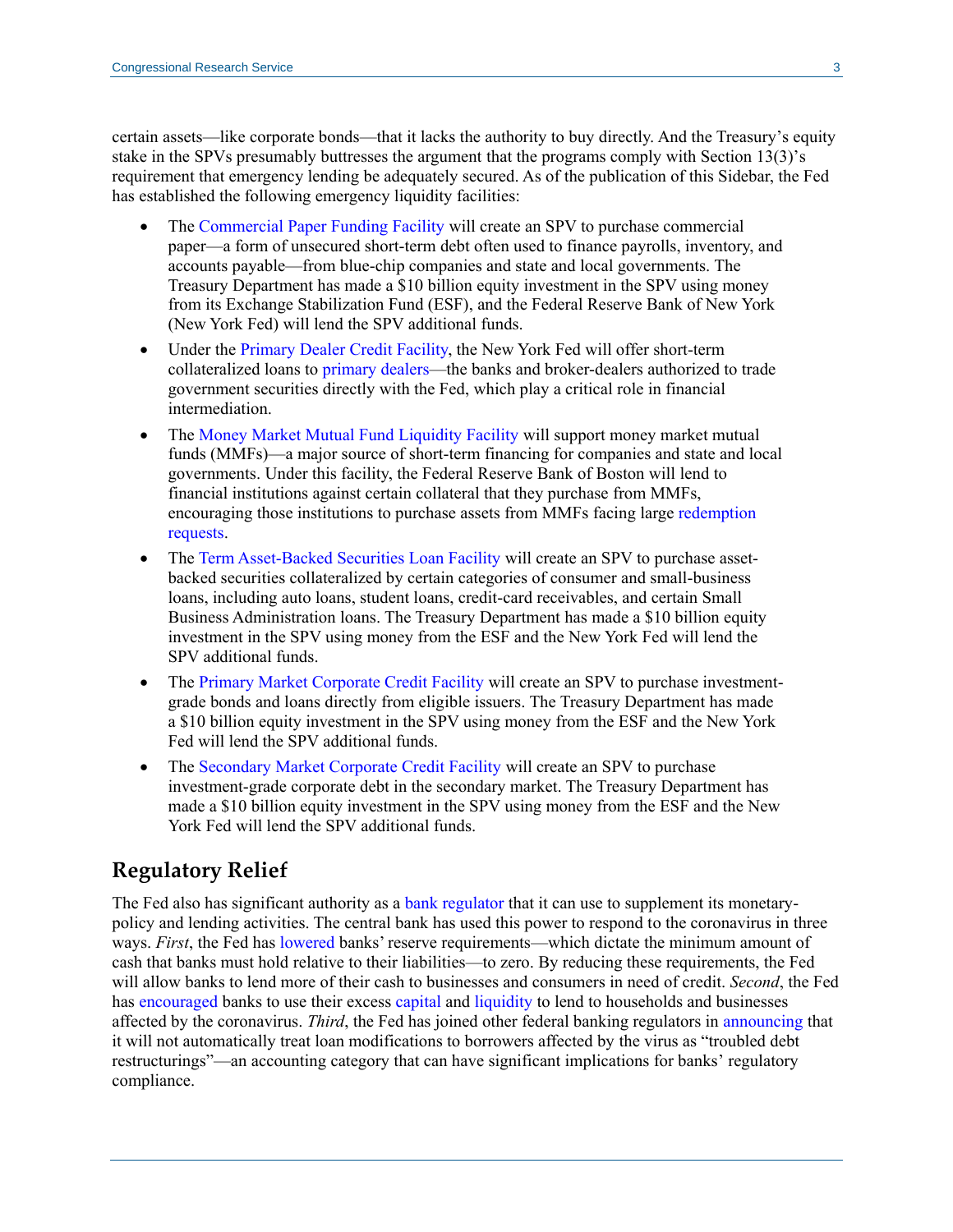While the Fed has already taken these steps in its role as bank regulator, some observers have identified other avenues for regulatory relief that would add liquidity to the financial system. Several [commentators](https://finance.yahoo.com/news/fed-walks-tightrope-with-bank-capital-and-liquidity-standards-amid-coronavirus-response-215944840.html) have [argued](https://www.wsj.com/articles/do-more-to-avert-a-liquidity-crisis-11584822068?mod=hp_opin_pos_1) that the Fed [should](https://www.uschamber.com/letters-congress/letter-us-government-leaders-coronavirus-response) follow [certain foreign central banks](https://finance.yahoo.com/news/swedish-banks-allowed-temporary-breach-133320439.html) in temporarily suspending bank liquidity requirements, including the [Liquidity Coverage Ratio \(LCR\).](https://www.goldmansachs.com/investor-relations/financials/current/other-information/1q-2019-liquidity-coverage-ratio.pdf) The LCR—which ensures that banks have a sufficient cushion to withstand "runs" during crises—dictates the amount of high-quality liquid assets banks must hold as a proportion of their projected net cash outflows. Temporarily suspending this requirement would arguably allow banks to extend more credit to businesses and consumers.

# **Proposals for Additional Fed Actions**

As discussed, the Fed has already mounted a vigorous effort to contain the economic damage from COVID-19. But some commentators have proposed steps Congress could take to expand the Fed's authority to support the economy. This section of the Sidebar discusses four additional powers that Congress could grant to the Fed.

 *Expanded emergency liquidity facilities*. Several commentators have urged the Fed to establish broader emergency liquidity facilities to prevent the failure of solvent firms facing cash shortages. For example, [Senator Elizabeth Warren,](https://elizabethwarren.com/plans/protecting-from-coronavirus) [former Fed Governor](https://www.wsj.com/articles/let-the-fed-administer-an-antiviral-shot-11584314083)  [Kevin Warsh,](https://www.wsj.com/articles/let-the-fed-administer-an-antiviral-shot-11584314083) and [the Wall Street Journal editorial board](https://www.wsj.com/articles/the-economic-rout-accelerates-11584573285) have argued that the Fed should use its emergency-lending authority to extend loans to a wider range of companies affected by the virus. The Fed has moved in this direction, announcing that it plans to establish a ["Main Street Business Lending Program"](https://www.federalreserve.gov/newsevents/pressreleases/monetary20200323b.htm) to provide credit to small and medium-sized businesses. But the details of such a program remain murky. As discussed, Section 13(3) requires that loans extended under an emergency liquidity facility have adequate security to protect taxpayers from losses. This limitation may require that any facilities for small and medium-sized businesses receive significant credit protection from the Treasury Department.

This credit protection appears to be forthcoming. As of the publication of this Sidebar, Congress has passed legislation that makes [\\$454 billion](https://assets.documentcloud.org/documents/20059055/final-final-cares-act.pdf#page=513) available to the Treasury Department to support additional Fed emergency lending. This legislation—the Coronavirus Aid, Relief, and Economic Security Act (CARES Act)—also [directs](https://assets.documentcloud.org/documents/20059055/final-final-cares-act.pdf#page=520) the Treasury Secretary to "seek the implementation of" an emergency lending facility that provides financing for banks to lend to businesses that abide by certain conditions related to employee retention, share buybacks, and the preservation of collective-bargaining agreements, among other things. However, the limitations that apply to this emergency lending facility do not affect the Treasury's ability to backstop other Fed programs, including the Fed's inchoate ["Main Street Business Lending Program.](https://assets.documentcloud.org/documents/20059055/final-final-cares-act.pdf#page=524)" These separate Fed facilities are subject to [narrower requirements](https://assets.documentcloud.org/documents/20059055/final-final-cares-act.pdf#page=518) if they receive CARES Act funding and involve direct lending to businesses.

In putting this additional money to work, the Fed may confront legal limitations on borrower eligibility beyond those in the CARES Act itself. After the Fed made liberal use of its emergency-lending authorities during the 2008 crisis, Congress passed legislation that imposed certain restrictions on the Fed's Section 13(3) powers. Among other things, Congress [required](https://www.federalreserve.gov/aboutthefed/section13.htm) the Fed to adopt procedures to prohibit "insolvent" entities from participating in Section 13(3) facilities, defining an "insolvent" entity to mean a company in bankruptcy, a special-resolution procedure under the Dodd-Frank Act, or another federal or state insolvency proceeding. While this limitation in the relevant statutory text is not particularly restrictive, the Fed's regulations implementing the legislation adopted a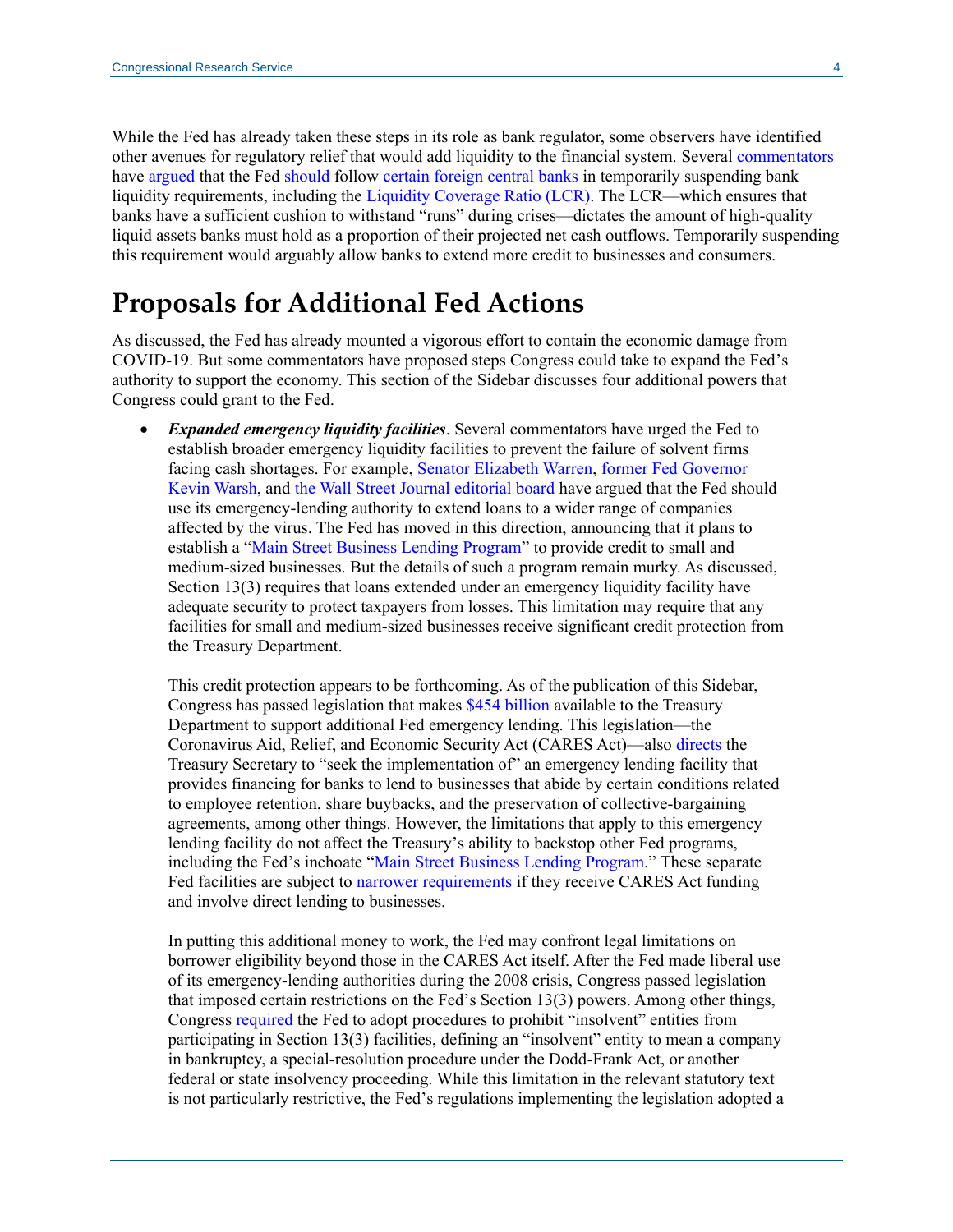broader definition of "insolvency" that may limit its efforts to make full use of CARES Act funds. Specifically, the Fed's regulations [provide](https://www.law.cornell.edu/cfr/text/12/201.4) that a company is "insolvent"—and therefore ineligible for participation in a Section 13(3) program—if it falls within one of the statutorily identified categories of entities *or* is "generally not paying its undisputed debts as they become due" during the previous 90 days. Because of this added limitation, the Fed's regulations may prohibit it from extending credit to illiquid businesses that are behind on their debts but not in bankruptcy, perhaps because of [forbearance](https://www.forbes.com/sites/advisor/2020/03/20/list-of-coronavirus-covid-19-small-business-relief-programs/#723bd45ee89d) on the part of their creditors. The Fed may accordingly have to re-write its regulations to hew more closely to the relevant statutory text to fully leverage the Treasury's CARES Act funding.

- *Expanded authority to purchase municipal bonds*. Some [policymakers](https://www.bondbuyer.com/news/congress-considers-requiring-fed-to-buy-muni-bonds-for-coronavirus-fight) have [supported](https://www.politico.com/states/california/story/2020/03/22/state-treasurers-fed-must-step-up-as-municipal-bond-market-craters-1268660) expanding the Fed's power to purchase municipal bonds to support state and local governments. Under Section 14(2)(b) [of the Federal Reserve Act,](https://www.federalreserve.gov/aboutthefed/section14.htm) the Fed can directly purchase municipal debt with maturities of less than six months. The Fed has also used its emergency-lending powers to support states and localities by allowing its commercialpaper facility to purchase short-term municipal debt and designating certain forms of municipal debt as eligible collateral for its primary-dealer and MMF facilities. Some legislators have advocated expanding these authorities to include direct purchases of longer-term municipal debt as state and local bonds experience [steep declines.](https://www.reuters.com/article/usa-investment-mutualfunds-municipals/investor-exodus-roils-u-s-municipal-bond-market-idUSL1N2BC2FT) The Fed could also plausibly finance the purchase of longer-term municipal debt using a Section 13(3) facility, though such a program may raise the types of legal issues discussed above concerning appropriate credit protections from the Treasury Department. The CARES Act [endorses](https://assets.documentcloud.org/documents/20059055/final-final-cares-act.pdf#page=524) this latter approach, directing the Treasury Secretary to "seek the implementation of" a Fed program that "supports lending to States and municipalities."
- *Equity purchases*. Some commentators have [suggested](https://www.realclearpolitics.com/articles/2020/03/14/why_not_equity_142661.html) that Congress authorize the Fed to purchase equities to boost consumer sentiment and spending. The Bank of Japan famously has the authority to purchase stocks and has used it aggressively both [before](https://asia.nikkei.com/Business/Markets/Bank-of-Japan-to-be-top-shareholder-of-Japan-stocks) and [after](https://www.wsj.com/articles/bank-of-japan-rolls-out-measures-to-blunt-coronavirus-impact-11584337241) the coronavirus outbreak. Should Congress authorize such purchases, it could require the Fed to buy equities via broad-based index funds, which may obviate concerns about the government picking winners and losers.
- *Standing fiscal facility*. Finally, some [economists—](https://www.mercatus.org/publications/monetary-policy/covid-19-pandemic-direct-cash-transfers-and-federal-reserve)including former Fed Vice Chair Stanley Fischer—have [suggested](https://www.blackrock.com/corporate/literature/whitepaper/bii-macro-perspectives-august-2019.pdf#page=11) that Congress authorize the Fed to take a more active role in fiscal policy. These commentators have argued that Congress should empower the Fed to create a "Standing Emergency Fiscal Facility" (SEFF) that would deposit newly created money with the Treasury Department in certain predetermined circumstances (*e.g.*, when interest rates have hit the zero lower bound, inflation is still expected to undershoot a specific target, and the Treasury Secretary approves of such an action). The Treasury Department would then send the newly deposited money directly to individuals. The SEFF and the Treasury Department could repeat this process until the achievement of the Fed's inflation target. While the CARES Act appropriates money for similar direct cash payments administered by Treasury, proponents of the SEFF argue that a rules-based program run by the Fed would be more effective than an ad hoc approach that requires continuous congressional reauthorization.